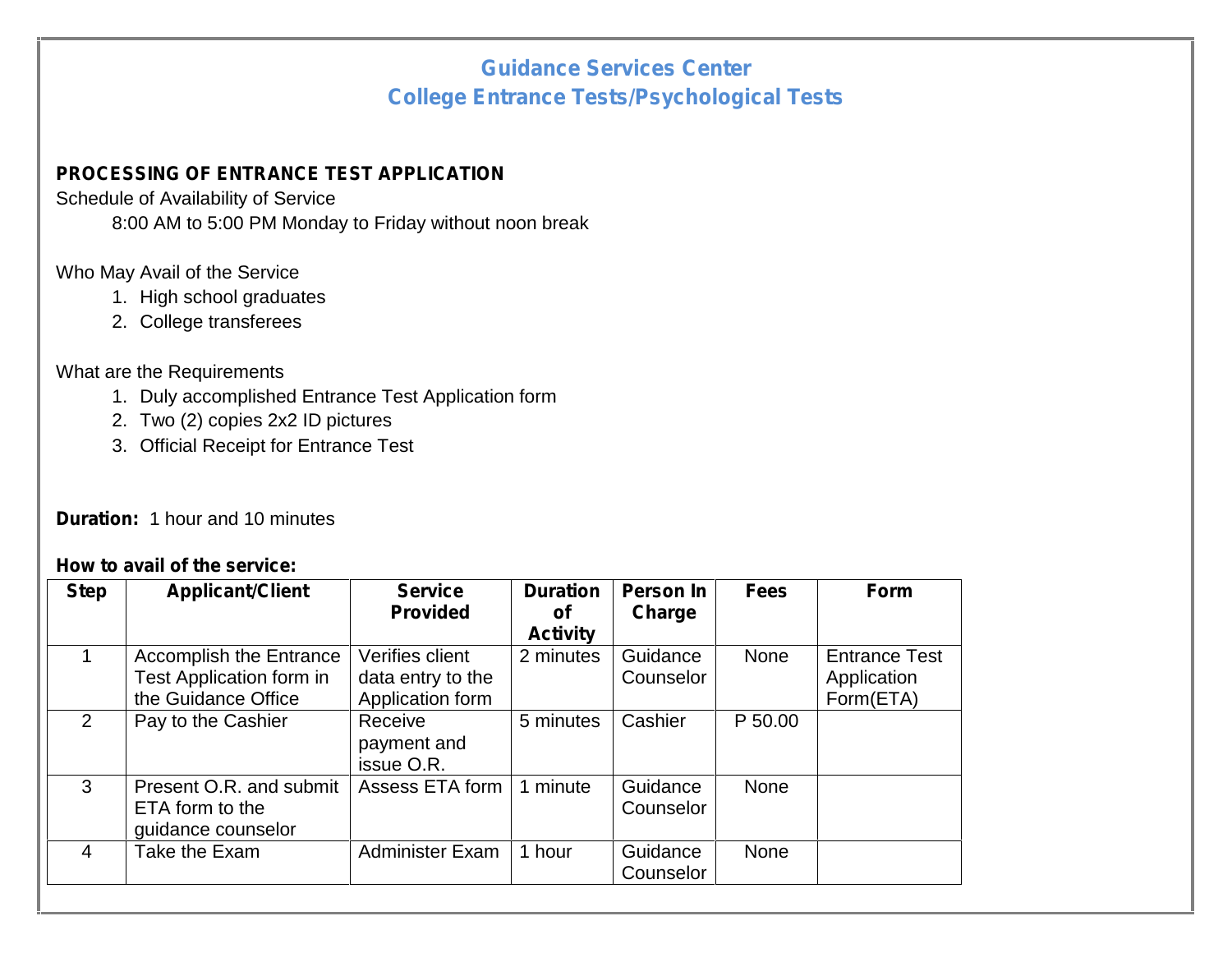|                | <b>Get the Test Result</b>                                       | <b>Release of Test</b><br>Result       | 2 minutes                   | Guidance<br>Counselor         | None        | <b>Entrance Test</b><br>Result |
|----------------|------------------------------------------------------------------|----------------------------------------|-----------------------------|-------------------------------|-------------|--------------------------------|
|                |                                                                  | End of Transaction                     |                             |                               |             |                                |
|                |                                                                  |                                        |                             |                               |             |                                |
|                |                                                                  |                                        |                             | <b>Counseling (Referrals)</b> |             |                                |
|                | <b>PROCESSING OF COUNSELING (REFERRALS)</b>                      |                                        |                             |                               |             |                                |
|                | Schedule of Availability of Service                              |                                        |                             |                               |             |                                |
|                | 8:00 AM to 5:00 PM Monday to Friday without noon break           |                                        |                             |                               |             |                                |
|                | Who May Avail of the Service                                     |                                        |                             |                               |             |                                |
|                | 1. Faculty and staff                                             |                                        |                             |                               |             |                                |
|                | 2. Family member/s of the bonafide student/s                     |                                        |                             |                               |             |                                |
|                | 3. Concerned citizen regarding the particular bonafide student/s |                                        |                             |                               |             |                                |
|                |                                                                  |                                        |                             |                               |             |                                |
|                | What are the Requirements                                        |                                        |                             |                               |             |                                |
|                |                                                                  |                                        |                             |                               |             |                                |
|                | 1. Duly accomplished Referral form                               |                                        |                             |                               |             |                                |
|                | 2. Two (2) copies 2x2 ID pictures                                |                                        |                             |                               |             |                                |
|                | 3. Official Receipt for Entrance Test                            |                                        |                             |                               |             |                                |
|                |                                                                  |                                        |                             |                               |             |                                |
|                |                                                                  |                                        |                             |                               |             |                                |
|                | How to avail of the service:                                     |                                        |                             |                               |             |                                |
| <b>Step</b>    | <b>Applicant/Client</b>                                          | <b>Service</b><br><b>Provided</b>      | <b>Duration</b><br>of       | <b>Person In</b><br>Charge    | <b>Fees</b> | Form                           |
| $\mathbf{1}$   | <b>Accomplish Counseling</b>                                     | Verifies client                        | <b>Activity</b><br>1 minute | Guidance                      | None        | Counseling                     |
|                | Referral form at the                                             | data entry to the                      |                             | Counselor                     |             | Referral form                  |
|                | <b>Guidance Office</b>                                           | form                                   |                             |                               |             |                                |
| $\overline{2}$ | <b>Accomplish Counseling</b>                                     | Guidance                               | 1 minute                    | Guidance                      | None        | Counseling                     |
|                | Call Slip at the Guidance<br>Office                              | <b>Counselor fills</b><br>out the form |                             | Counselor                     |             | <b>Call Slip</b>               |

upon the nature of **Guidance** Counselor

the

Counselor for counseling